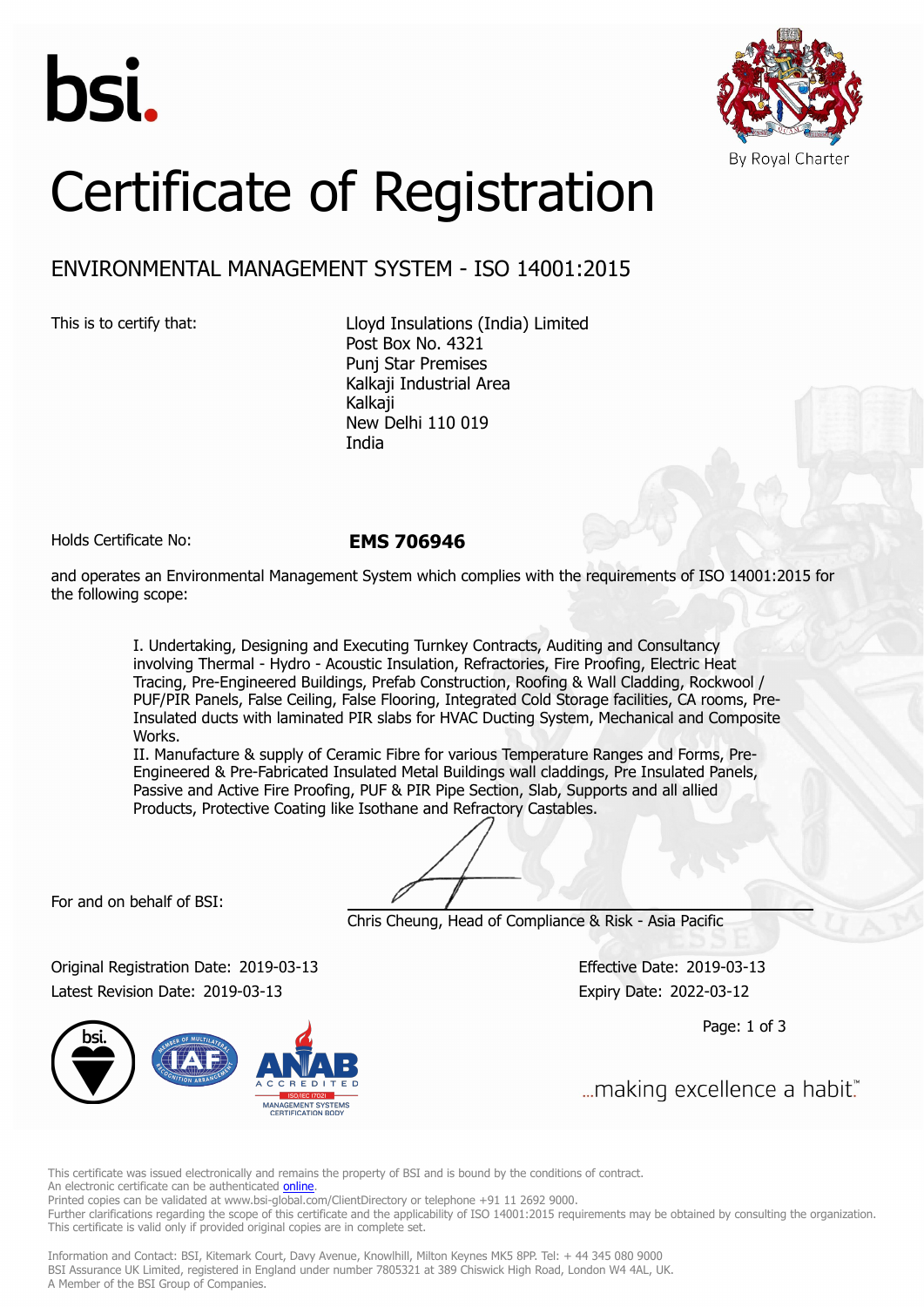## Certificate No: **EMS 706946**

| <b>Registered Activities</b>                                                                                                                                                                                                                                                                                                                                                                                                                                                                        |
|-----------------------------------------------------------------------------------------------------------------------------------------------------------------------------------------------------------------------------------------------------------------------------------------------------------------------------------------------------------------------------------------------------------------------------------------------------------------------------------------------------|
| 1. Design & Development, Marketing & Sales, Participation in<br>Tender, Procurement, Execution & Monitoring of Trunkey<br>Jobs, Accounts, Legal & HR activities.                                                                                                                                                                                                                                                                                                                                    |
| 2. Undertaking, Designing and Executing Turnkey Contracts,<br>Auditing and Consultancy involving Thermal - Hydro -<br>Acoustic Insulation, Refractories, Fire Proofing, Electric Heat<br>Tracing, Pre-Engineered Buildings, Prefab Construction,<br>Roofing & Wall Cladding, Rockwool/ PUF/ PIR Panels, False<br>Ceiling, False Flooring, Integrated Cold Storage facilities, CA<br>rooms, Pre-Insulated ducts with laminated PIR slabs for<br>HVAC Ducting System, Mechanical and Composite Works. |
| 1. Design & Development, Marketing & Sales, Participation in<br>Tender, Procurement, Execution & Monitoring of Turnkey<br>Jobs, Accounts, Legal & HR activities.                                                                                                                                                                                                                                                                                                                                    |
| 2. Undertaking, Designing and Executing Turnkey Contracts,<br>Auditing and Consultancy involving Thermal - Hydro -<br>Acoustic Insulation, Refractories, Fire Proofing, Electric Heat<br>Tracing, Pre-Engineered Buildings, Prefab Construction,<br>Roofing & Wall Cladding, Rockwool/ PUF/ PIR Panels, False<br>Ceiling, False Flooring, Integrated Cold Storage facilities, CA<br>rooms, Pre-Insulated ducts with laminated PIR slabs for<br>HVAC Ducting System, Mechanical and Composite Works. |
| 1. Design & Development, Marketing & Sales, Participation in<br>Tender, Procurement, Execution & Monitoring of Trunkey<br>Jobs, Accounts, Legal & HR activities.                                                                                                                                                                                                                                                                                                                                    |
| 2. Undertaking, Designing and Executing Turnkey Contracts,<br>Auditing and Consultancy involving Thermal - Hydro -<br>Acoustic Insulation, Refractories, Fire Proofing, Electric Heat<br>Tracing, Pre-Engineered Buildings, Prefab Construction,<br>Roofing & Wall Cladding, Rockwool/ PUF/ PIR Panels, False<br>Ceiling, False Flooring, Integrated Cold Storage facilities, CA<br>rooms, Pre-Insulated ducts with laminated PIR slabs for<br>HVAC Ducting System, Mechanical and Composite Works. |
|                                                                                                                                                                                                                                                                                                                                                                                                                                                                                                     |

Original Registration Date: 2019-03-13 Effective Date: 2019-03-13 Latest Revision Date: 2019-03-13 Expiry Date: 2022-03-12

Page: 2 of 3

This certificate was issued electronically and remains the property of BSI and is bound by the conditions of contract. An electronic certificate can be authenticated [online](https://pgplus.bsigroup.com/CertificateValidation/CertificateValidator.aspx?CertificateNumber=EMS+706946&ReIssueDate=13%2f03%2f2019&Template=india_en).

Printed copies can be validated at www.bsi-global.com/ClientDirectory or telephone +91 11 2692 9000.

Further clarifications regarding the scope of this certificate and the applicability of ISO 14001:2015 requirements may be obtained by consulting the organization. This certificate is valid only if provided original copies are in complete set.

Information and Contact: BSI, Kitemark Court, Davy Avenue, Knowlhill, Milton Keynes MK5 8PP. Tel: + 44 345 080 9000 BSI Assurance UK Limited, registered in England under number 7805321 at 389 Chiswick High Road, London W4 4AL, UK. A Member of the BSI Group of Companies.